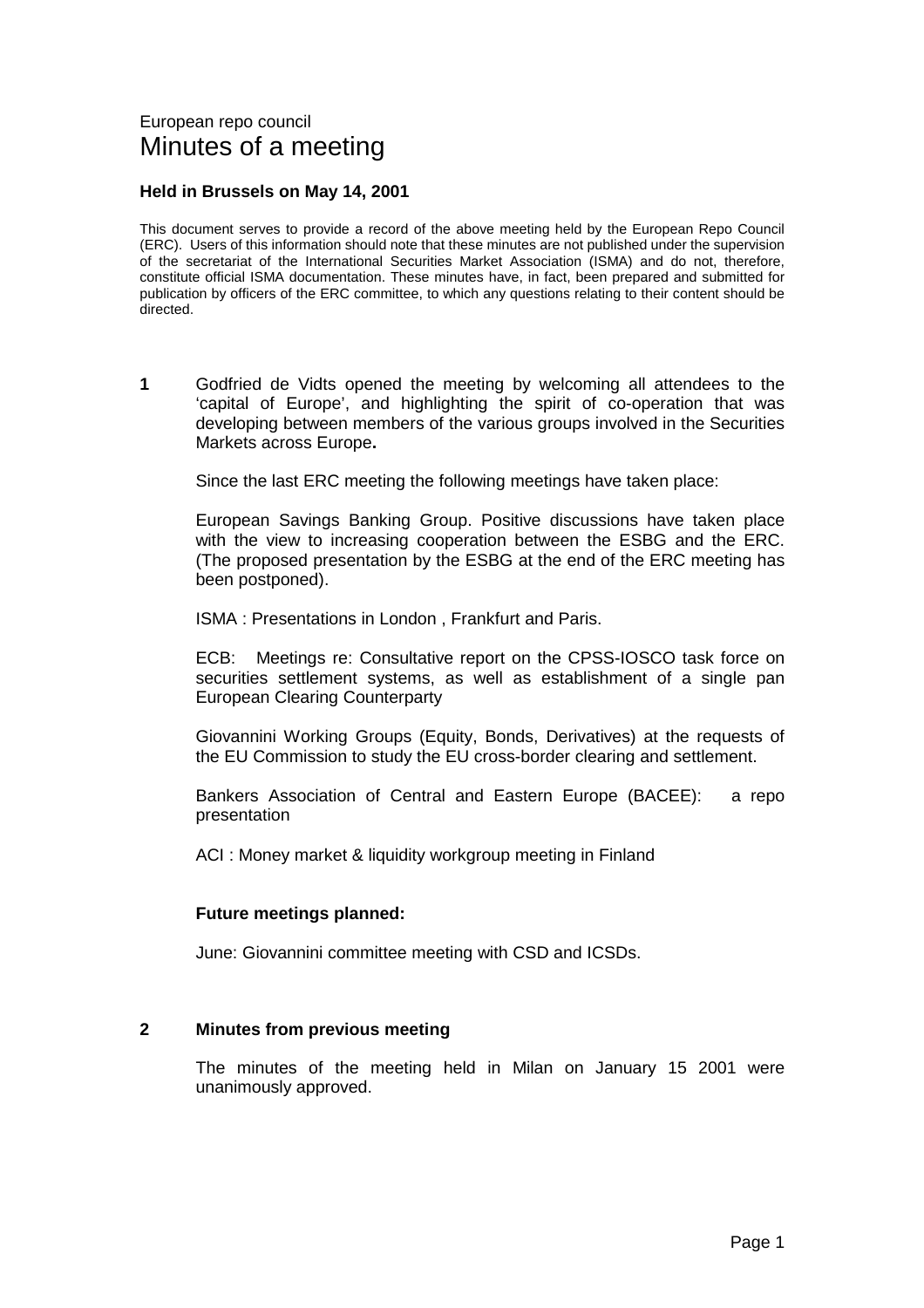#### **3** Report on joint meeting TBMA-ERC April 24<sup>th</sup> (Mr J. Tomkinson)

James Tomkinson reported back on the above meeting. (There are two joint ERSC / TBMA meetings scheduled per annum). The meeting on April 24 was constructive with the following issues covered:

CAD Basel II: It was agreed that the ERC would co-sign the letter of response to the BIS CAD proposals. The details would be considered further and the ERC would provide requested additions.

The next joint ERC / TBMA meeting will take place at TBMA premises in London in early December 2001.

#### **4 G.C. List: Contents and use (Mr G. De Vidts)**

An updated G.C.list of securities has been agreed and will be posted to the website www.isma.org. The new list includes government debt issued by Portugal, Luxembourg and Finland.

#### **5 Generic ISIN Codes for G.C. trading (Mr D. Lubin)**

The forward / forward g.c. repo project is well underway after 3 front office meetings and 2 operational meeting. Currently the key issues relate to costs and expected volume of activity. There is a requirement to establish generic ISIN numbers for these transactions in order that specific securities do not need to be identified until security specific delivery instructions are required, i.e. 2 days prior to settlement date. It was state that this will happen this year.

A question was raised that forward/ forward trades already happen in the market. This was agreed, but on a bilateral basis only, with no standardisation or forward netting opportunity.

#### **6 ACI Exam board (Mr V. Albano)**

Vincenzo Albano reported back the co-operation between the ERC and ACI regarding the establishment of an industry related, accredited examination system. He confirmed that there was a review of the extensive exam syllabus, with three levels of competency:

Dealing Certificate

Diploma

Associatorship

It was reported that there were moves to develop links with Universities in order to build the educational competency across the industry and the ERC were working on repo related exam questions to be used in the ACI multiplechoice papers.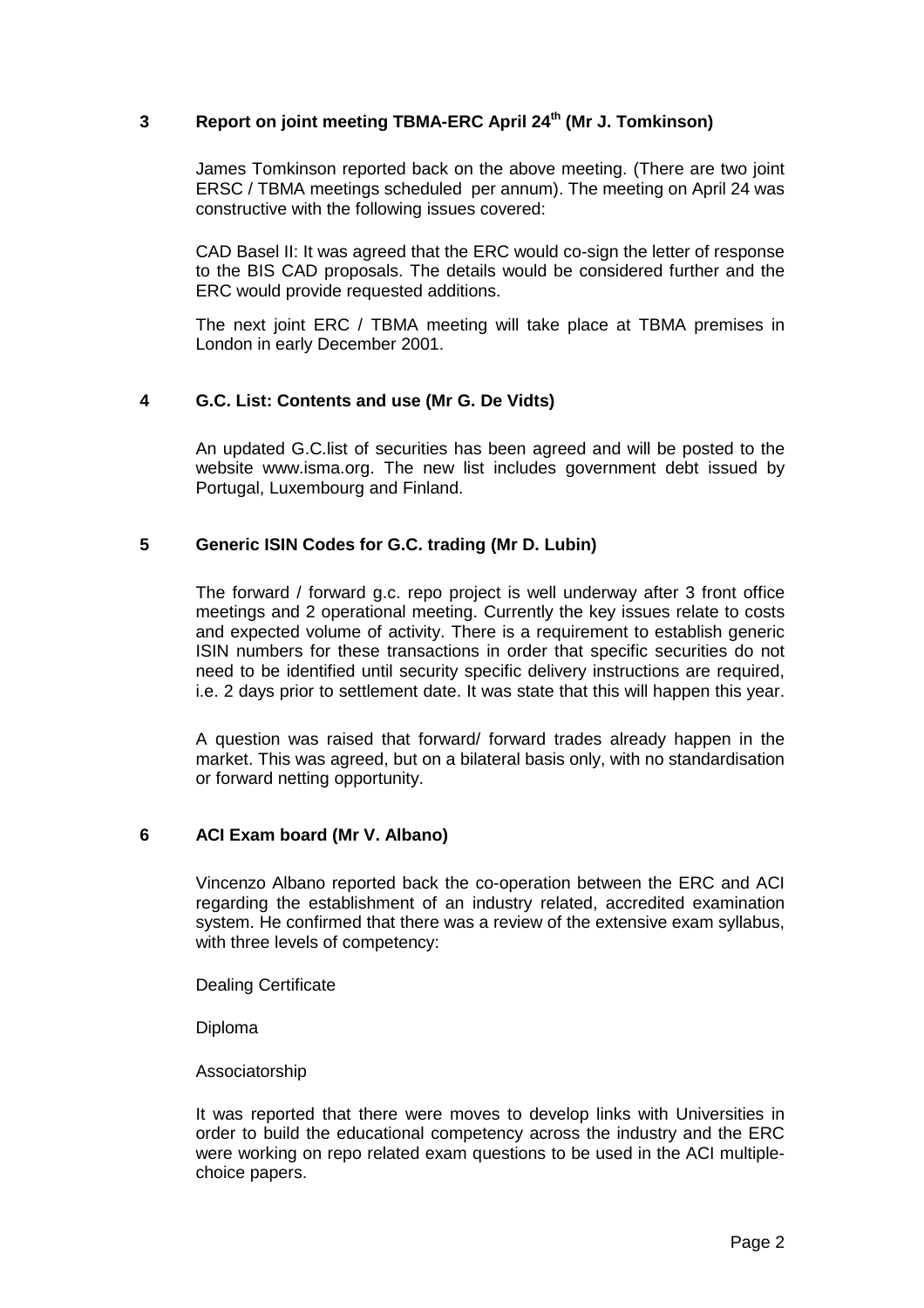Further information relating to the ACI examinations can be found on: www.aci/forex.com

#### **7 Repo question, detailed description (Mr R. Comotto)**

Richard Comotto provided a presentation of the ERC survey (presentation enclosed). It was agreed that this would be provided to ERC members for completion for June 12 and to be returned by June 29th.

#### **8 Feedback on SLRC meetings**

James Tomkinson reported the following :

The ERC minutes are now distributed through the SLRC distribution list.

Basle II and the CAD was extensively discussed in the last meeting with reference to representatives from LIBA, who are spearheading a coordinated, market wide response to the Basel 2 proposal.

Information provided subsequent to the meeting indicated that calculations carried out generated a ten-fold increase in the use of regulatory capital as a result of Basel 2 (calculations were based on the assumption that all repo counterparties met the definition of a 'Core Market Participant').

Crest has announced the DvP against central bank money will be introduced from Monday November 26 2001.

Practical issues relating to the Euro are to be published in June.

The Bank of England website was referenced as a useful source of information : w[ww.bankofengland.co.uk](http://www.bankofengland.co.uk/)

#### **9 Legal Update**

Godfried DeVidts provided an update on the comparison of EMA and GMRA and summarised the status of the discussions underway in order to remove the basis risk when using both documents. The following key point were highlighted:

The equity annex - voting on corporate actions needs to take place on a best efforts basis.

The ECB has kindly agreed to host the next EBF / ISMA meeting in Frankfurt where the issues are expected to be finalised. It has been agreed that there will be no need to rewrite either document, and that any changes will be incorporated in an addendum.

Legal opinions are posted on the ISMA website. The ERSC has approved the translation of the guidance notes into Spanish and Italian.

Celia Wenban-Smith will step down as head of the legal workgroup, the meeting expressed thanks for an excellent job done. Andrew Lubin has agreed to take over the task.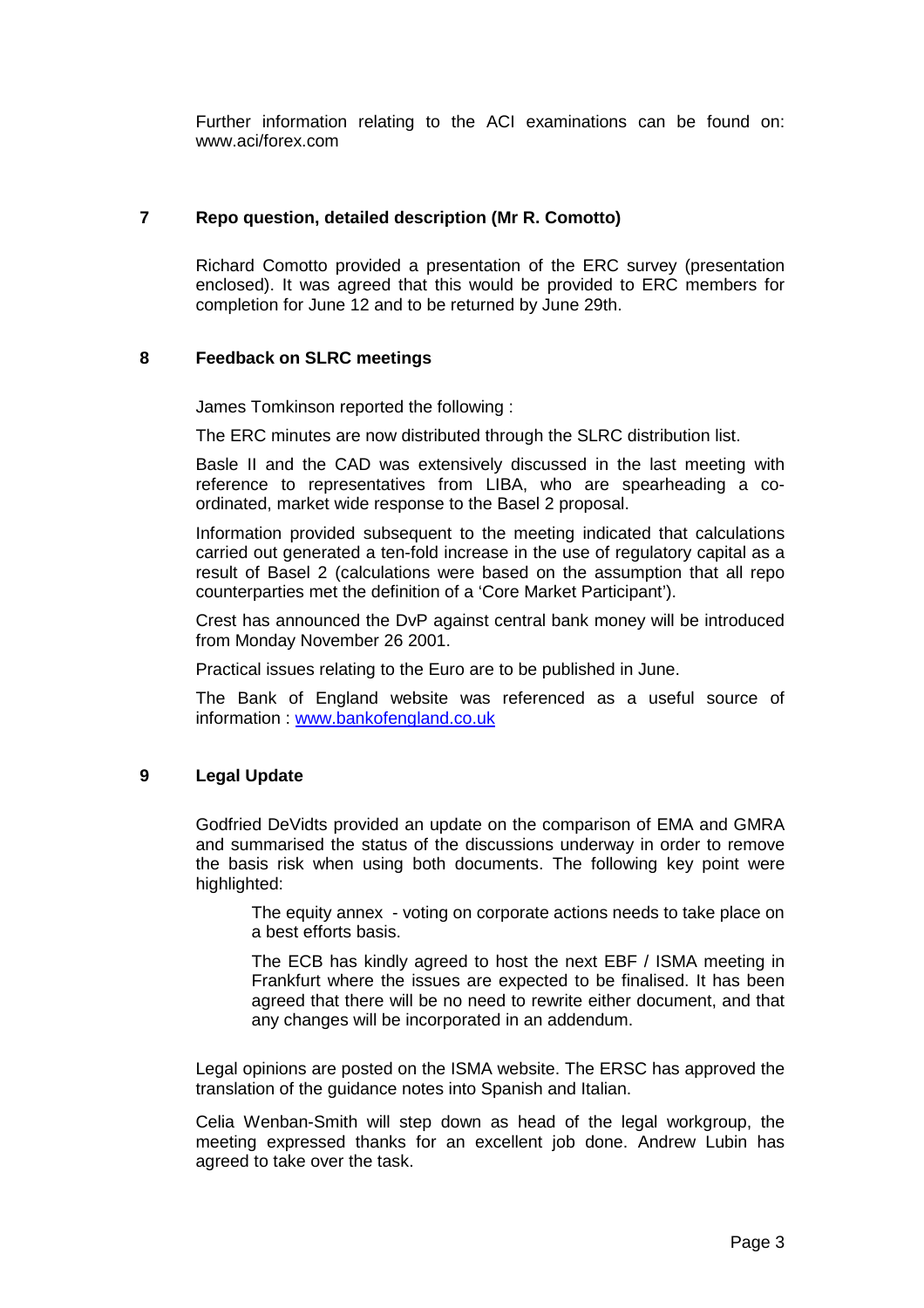#### **10 Update on repo fixing project (Mr G. De Vidts & Mr Mark Painting)**

The Eurepo fixing has discussed at a recent meeting organised by the European Banking Federation in co-operation with the B.B.A. and the E.R.C.

This would enable:

- 1. A reference index for derivatives
- 2. Contract for differences across collateral products
- 3. Pegging of swap transactions to collateralised reference rates rather than uncollateralised rates

The Eurepo maturities recommended by the E.R.C. are:

T/n.

1,2 & 3 weeks (for spot settlement)

1,2,3,6,9, & 12 months (for spot settlement)

The eligible collateral is Euro denominated and is being drafted by the ERSC. The quote will be bid side of G.C., a description of what G.C. mean will be provided.

The list of contributing banks to the Eurepo and method of calculation has been discussed at the ERC and will be submitted at the 7th of June meeting organised by the E.B.F.

#### **11 Securities fails problems in Europe (Mr U. Bacher)**

Ulf Bacher reported back on the Securities Fails meeting in Rome attended by ERC representatives, together with delegations from Euroclear Bank, Clearstream, Clearnet, London Clearing House and ISMA. Eurex was invited but did not attend.

Ulf Bacher stated that there was an increasing incidence of fails in the European markets over the last 18 months, with the futures delivery in March in the Eurex contract increasing the focus on the problem.

It was agreed to generate a press release highlighting the causes of the fails problems in the European markets, this letter will be issued in the name of the ERC by ISMA. (Attached)

It was confirmed that Eurex had not provided any feedback following their meeting.

Ulf Bacher pointed out that the GMRA 2000 enabled counterparties to invoke a mini-close out at the start as well as the closing leg of repo trades. It was claimed that this could alter the climate of fails in the European market.

#### **12 Detailed study on securities substitution (Mr Oscar Huettner)**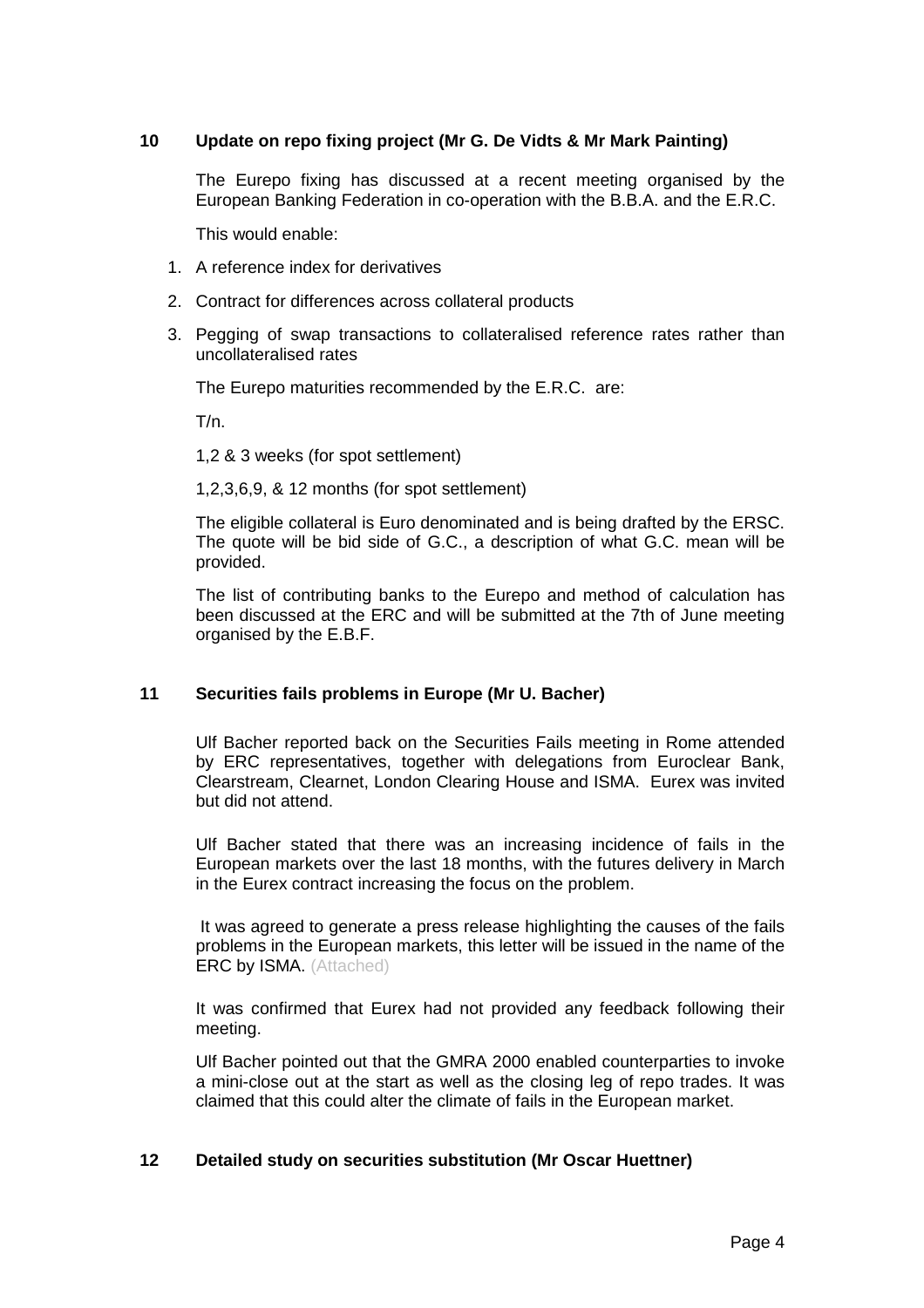Oscar Huettner presented the case for establishing a standardised market convention for substituting securities in term repo trades. Three main requirements were highlighted:

All substitutions are on a DVP / DVP basis. No securities movement should be FOP.

The convention should establish a set number of substitutions for any one trade, e.g. 3 substitutions per term trade.

Interest accrued in transaction should not be cleaned up at the event of a substitution.

#### **Next Meeting**

The next meeting will be on September  $26<sup>th</sup>$  in Luxembourg from 11am to 1pm and will be hosted by the Banque Generale Luxembourg including lunch.

May 24, 2001

Minutes prepared by The secretary, Mr. James Tomkinson, Nomura International plc.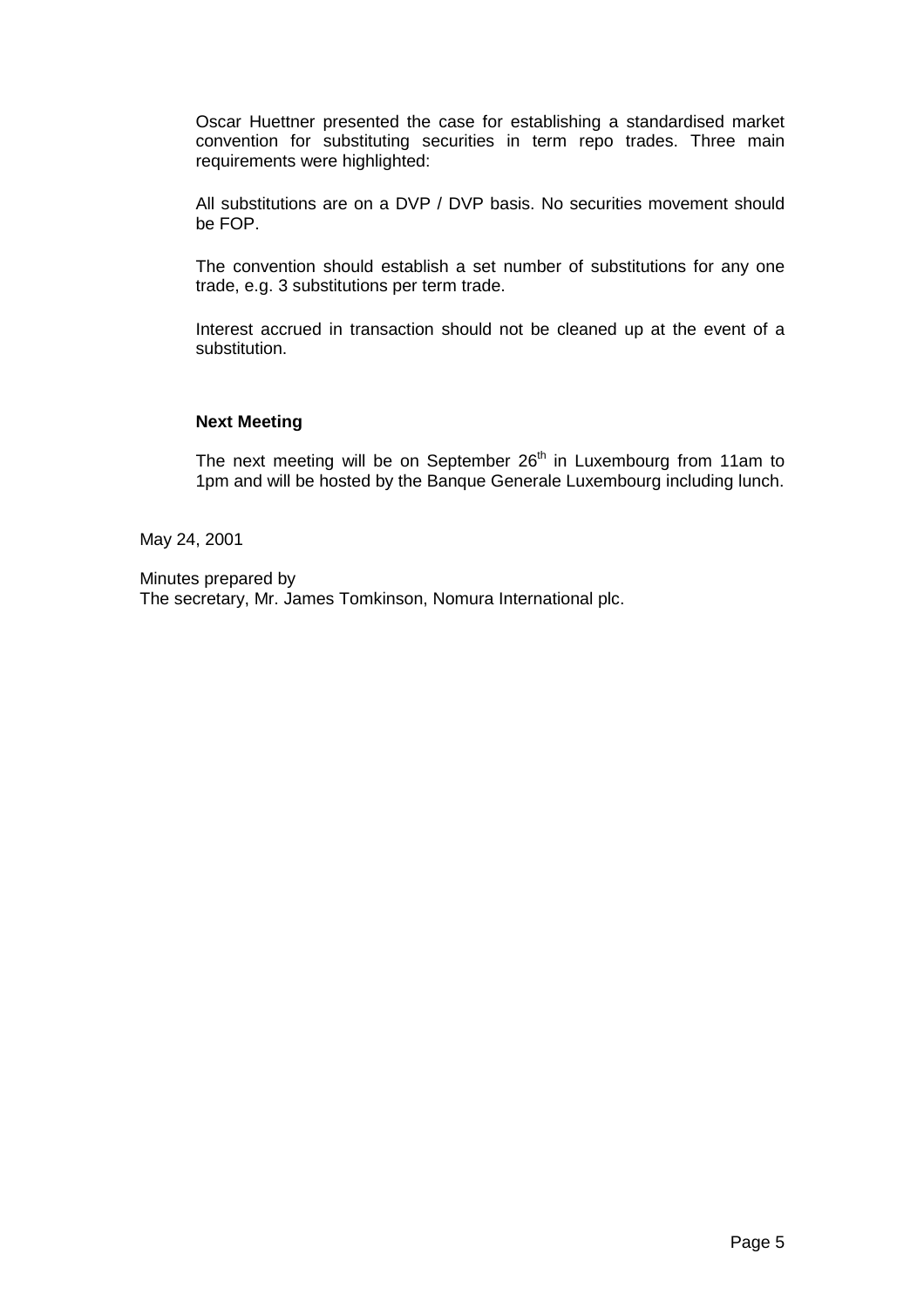# **ISMA European Repo Council**

# European Repo Market Survey June 2001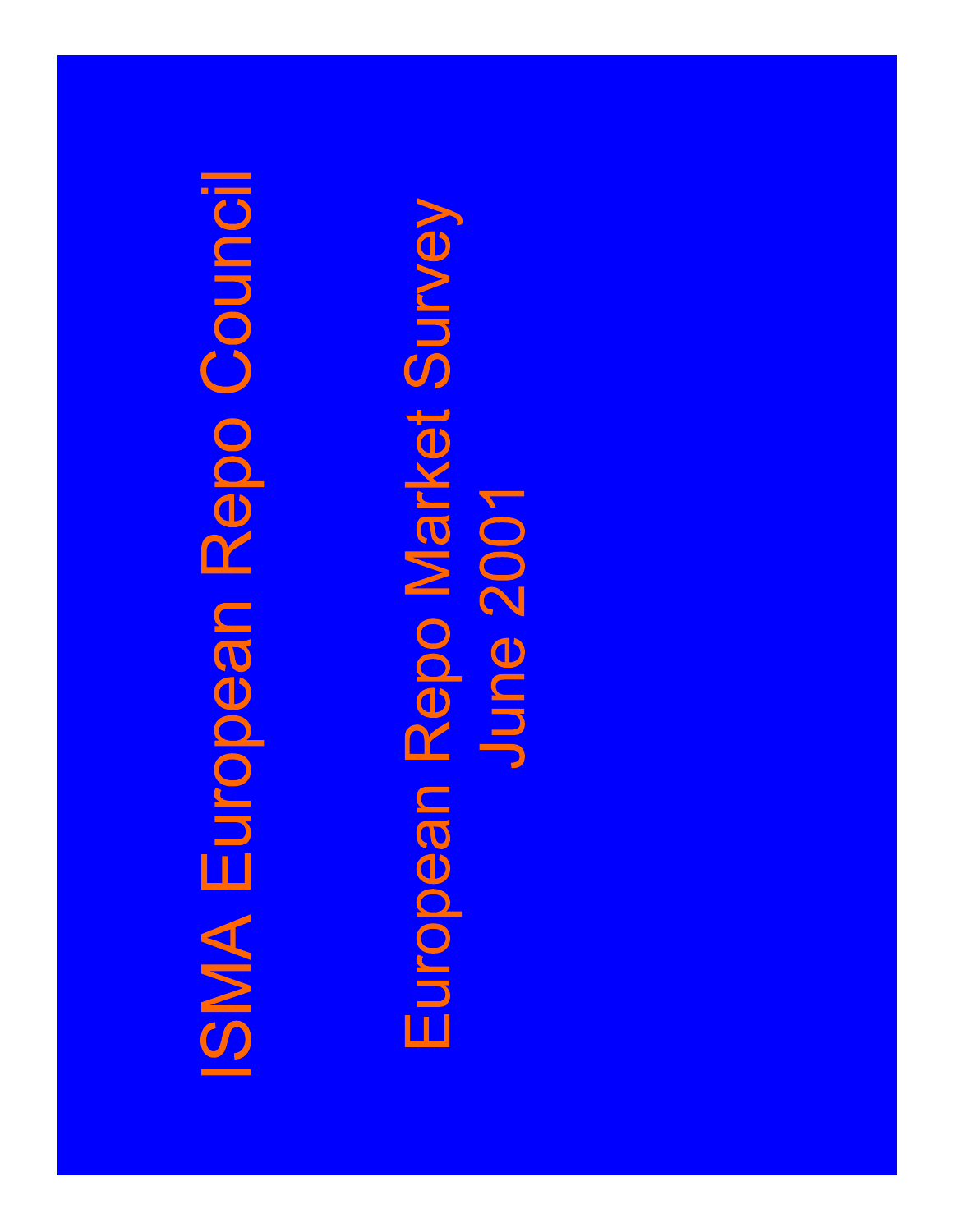- survey
- semi-annual
- data from other sources
- outstanding amounts
- close of business on second Wednesday of June, December
- first survey on 13 June 2001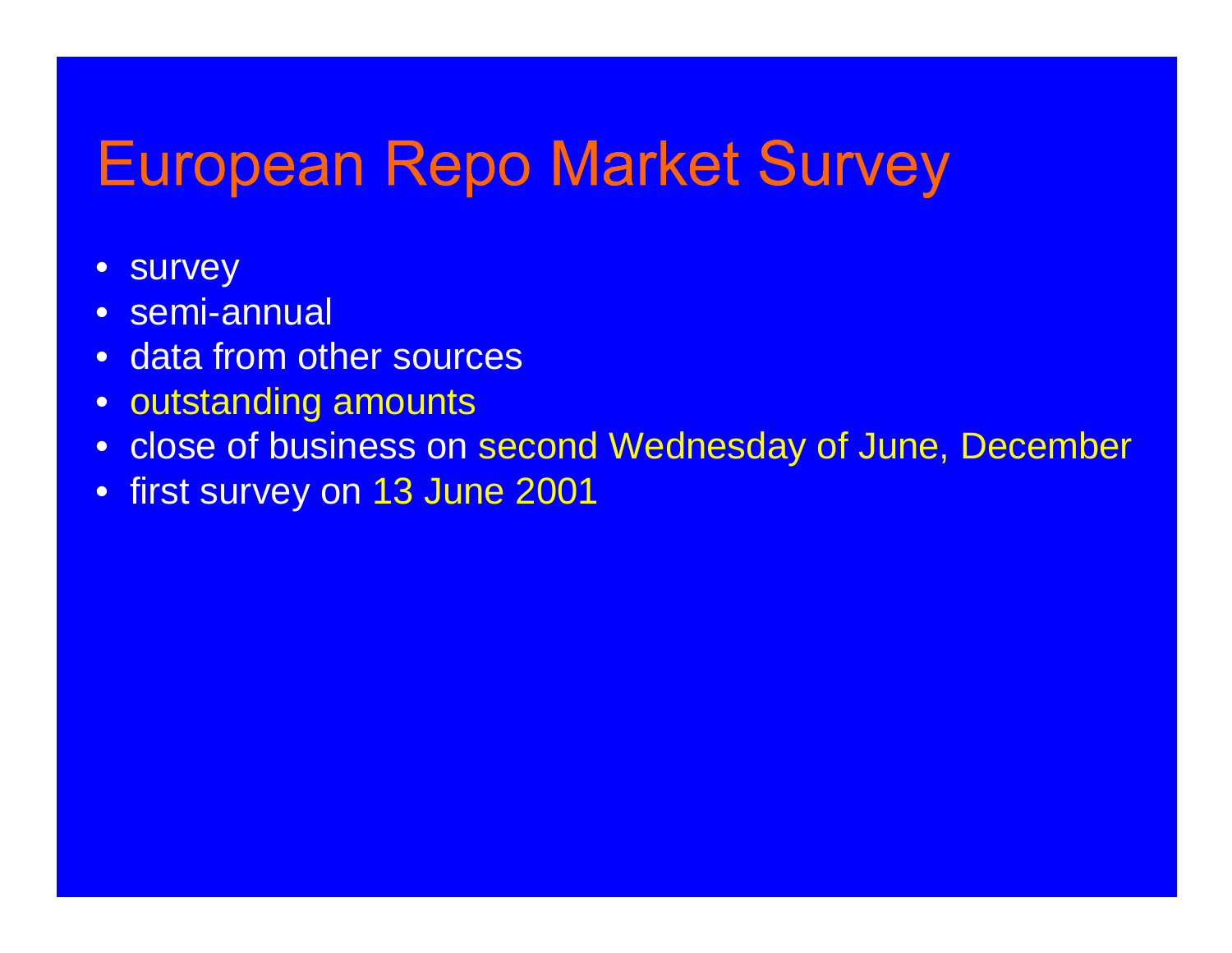- e-mail survey form
- covering letter from ISMA, ACI and ERC
- Guidance Notes
- supporting letter from ECB & EC
- contacts speaking English, French, German, Italian, Spanish
- $\bullet$ returns by Friday, 29 June 2001
- confidentiality
- results in July 2001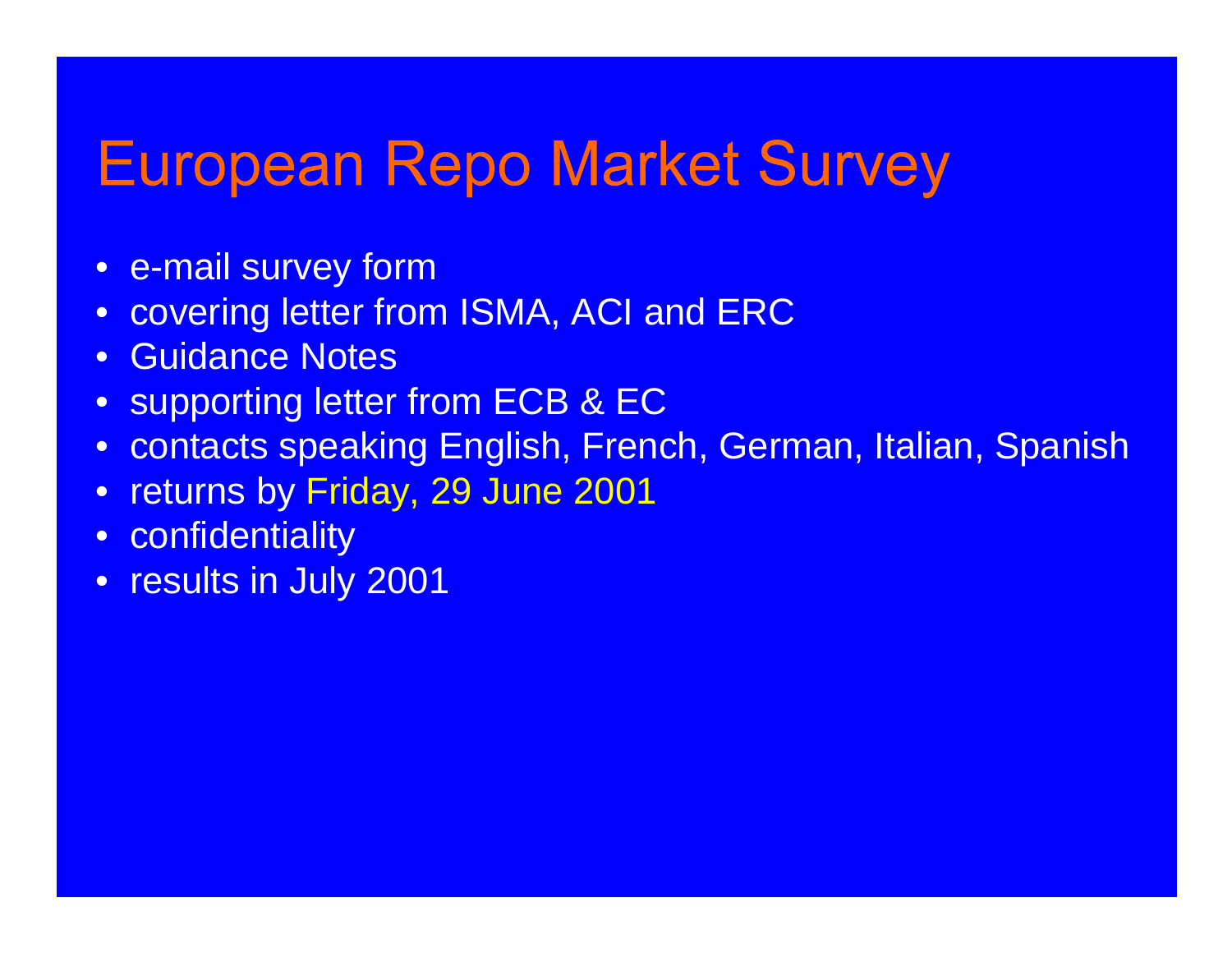- you
- other banks
- brokers
- ATS
- ICSD
- CCP
- TRAX
- tri-party agents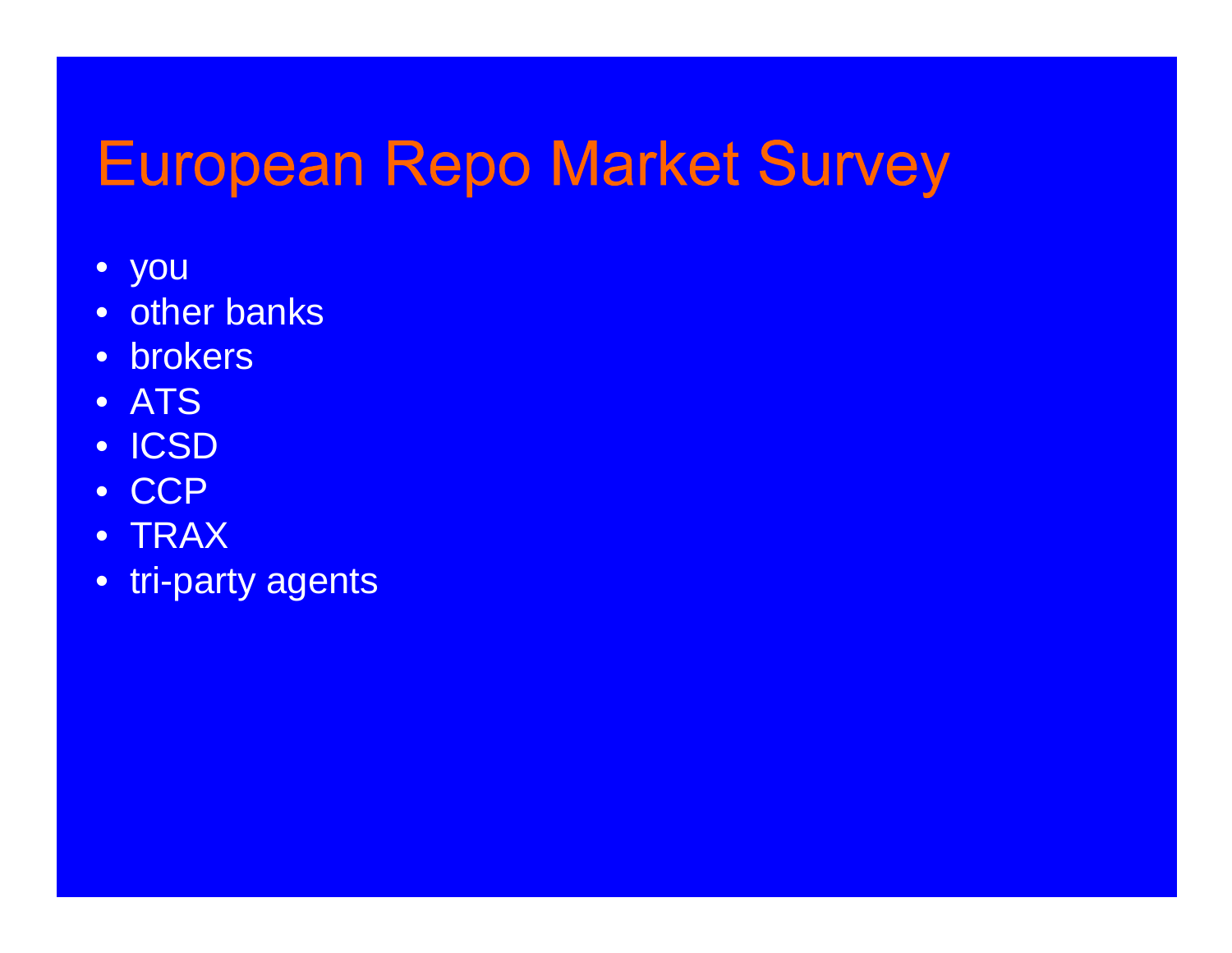All volume data split into repo and reverse repo.

1 Total

1.1 Counterparties direct through voice-brokers on ATSsame country cross-border in (other) eurozone countries cross-border in non-eurozone countries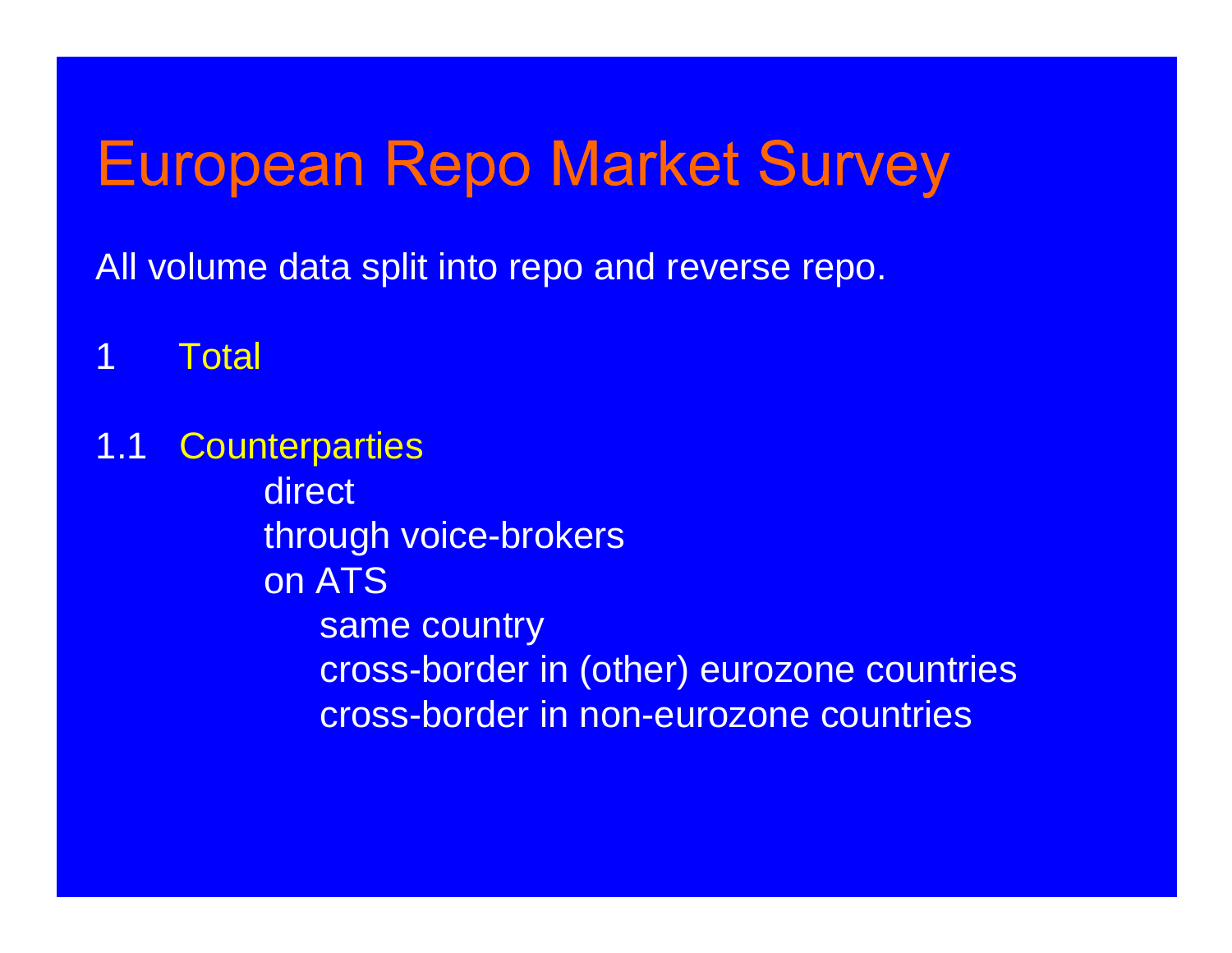1.2 Currency **EUR GBP** USD SEK, DKK **JPY** others

1.3 Cross-currency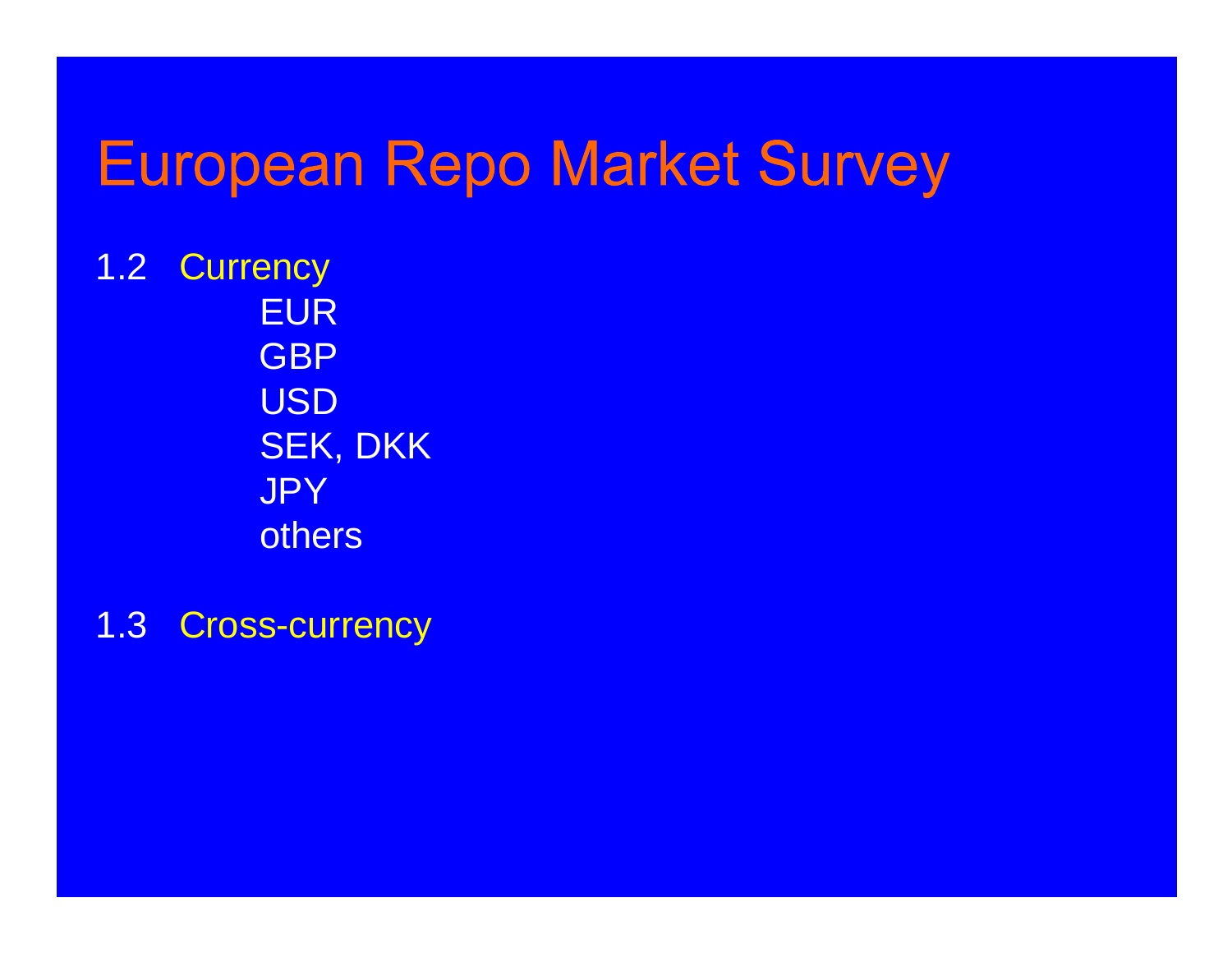1.4 Type of repo classic documented sell/buy-back undocumented sell/buy-back

1.5 Repo rate fixed rate floating rate open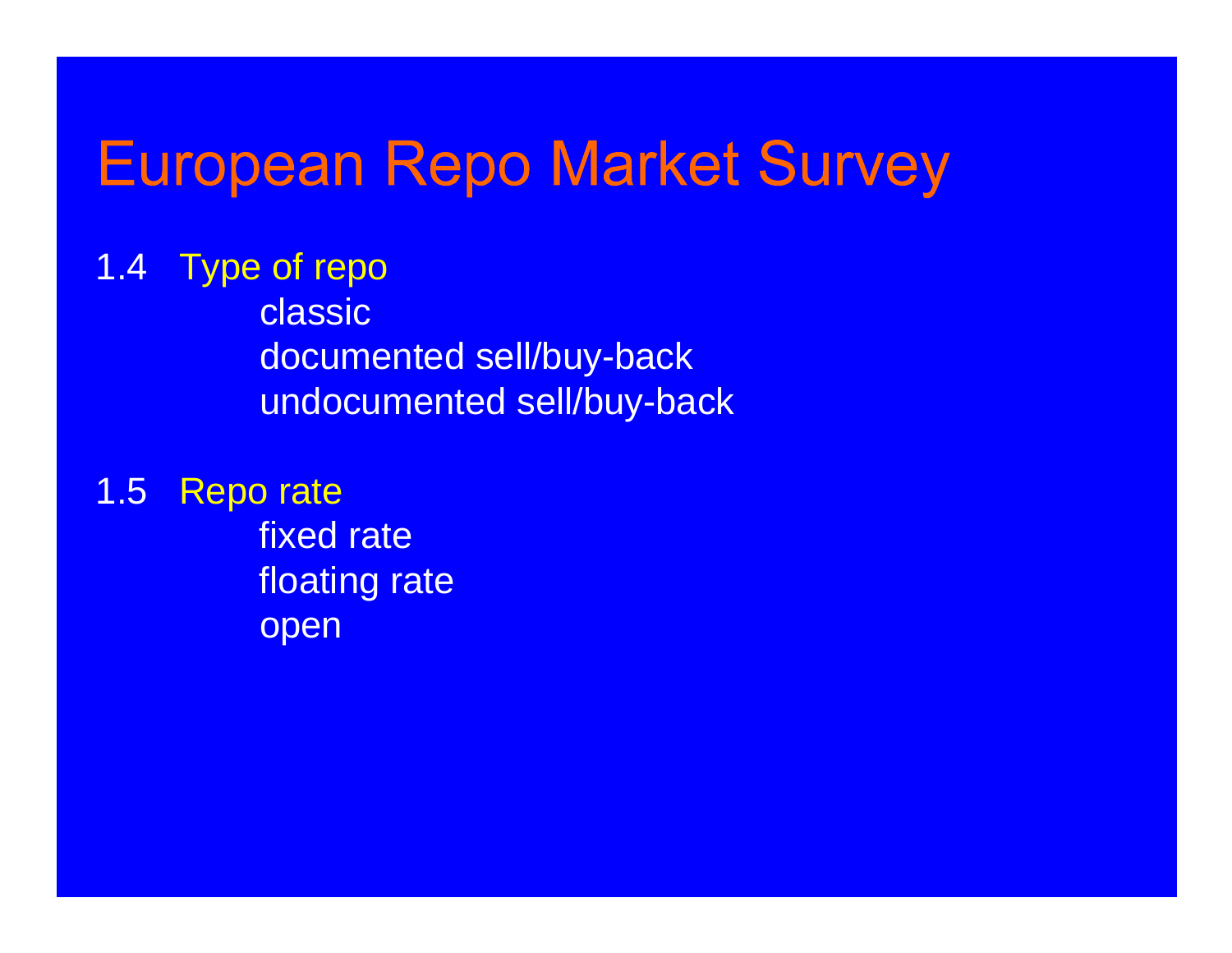1.6 Term to maturity 1 day 2 to 7 days 8 days to 1 month over 1 month to 3 months over 3 months to 6 monthsmore than 6 monthsforward-forward repos

1.7 Tri-party repo fixed term to maturity open